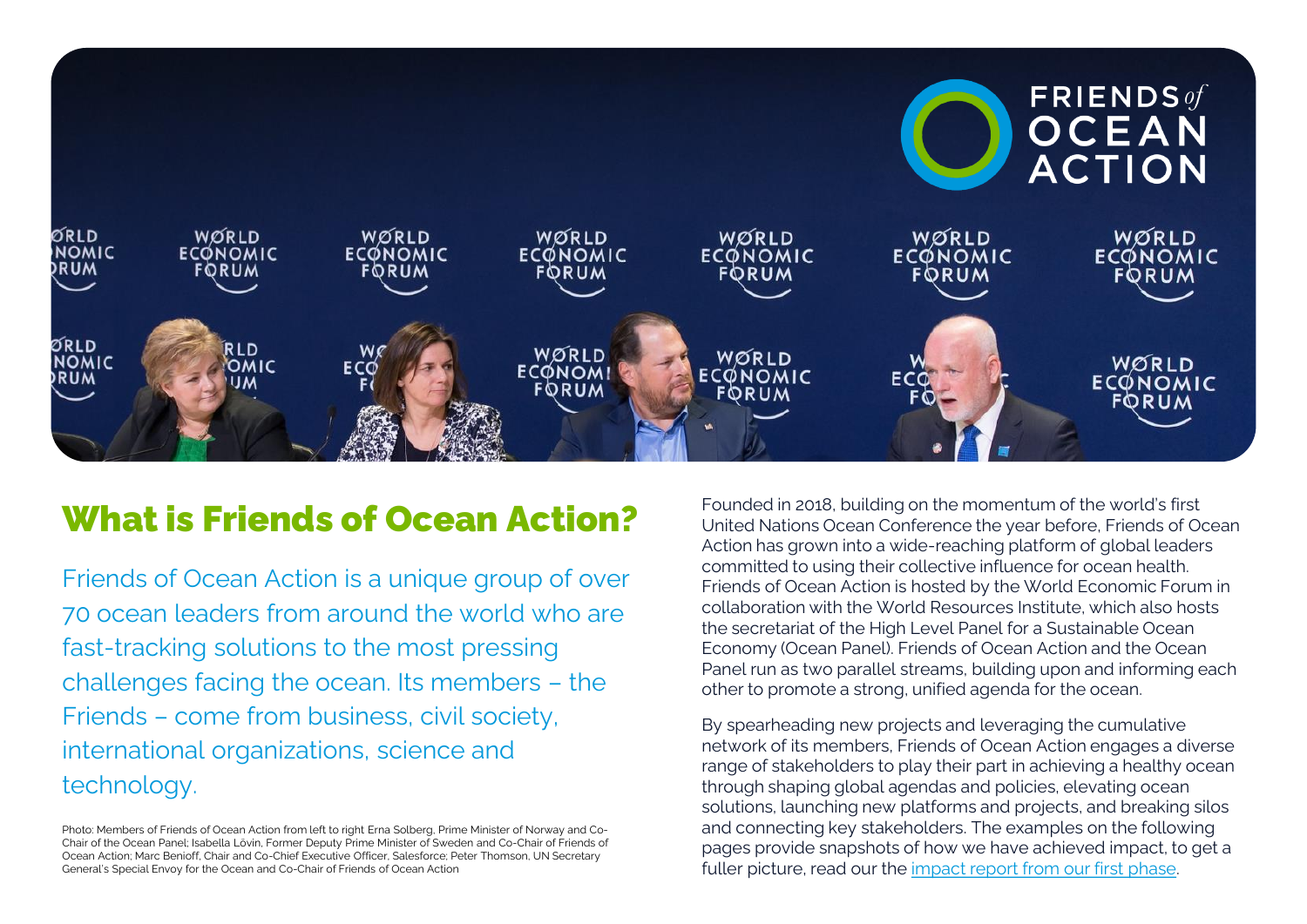Friends of Ocean Action has initiated or built up several key projects and spin-off platforms. These include platforms focused on decarbonizing shipping, ocean stewardship, reducing plastic pollution, promoting sustainable blue food, improving the sustainability of the tuna sector and more. Find out more by clicking on each of the logos and explore our other projects [on our website](https://www.weforum.org/friends-of-ocean-action/foa-projects).



Launching new platforms and projects

### Case study: Virtual Ocean Dialogues

With the postponement of the UN Ocean Conference in 2020 and 2021, Friends of Ocean Action found a new way to convene the global ocean community through the Virtual Ocean Dialogues, the first completely virtual global ocean gathering, which brought together over 800,000 participants around the world and reached over a million session views and more than 320 million impressions on social media over both events.

**"The Virtual Ocean Dialogues have become a key waymarker in global efforts to secure the ocean's health."** 

- Peter Thomson, UN Secretary General's Special Envoy for the Ocean and Co-Chair of Friends of Ocean Action

## Shaping global agendas and policies

#### Case study:

Advocating against harmful fisheries subsidies

Friends of Ocean Action has been raising a rallying cry against harmful fisheries subsidies through advocacy and [campaigning. This has included producing films featuring](https://www.youtube.com/watch?v=og8N-EslUPQ) David Attenborough and a [local fishing community in Ghana;](https://vimeo.com/462717055) welcoming the director general of the World Trade Organization, Dr. Ngozi Iweala, with [an ice fish sculpture f](https://www.weforum.org/friends-of-ocean-action/melting-fish-ice-sculpture-at-world-trade-organization-headquarters-highlights-need-for-a-global-deal-to-end-harmful-fisheries-subsidies)or the Stop the Fish Meltdown campaign; and maintaining momentum for this issue on social media.

## Promoting ocean solutions and knowledge

Breaking silos and connecting

stakeholders and leaders

#### Case study: UpLink Ocean

Launched in 2020, UpLink Ocean is a platform that provides opportunities for anyone with an innovative ocean solution that deserves attention.

- **36 million** views on social media
- **45** top innovators elevated
- **+20** partners engaged
- **5** global calls for solutions